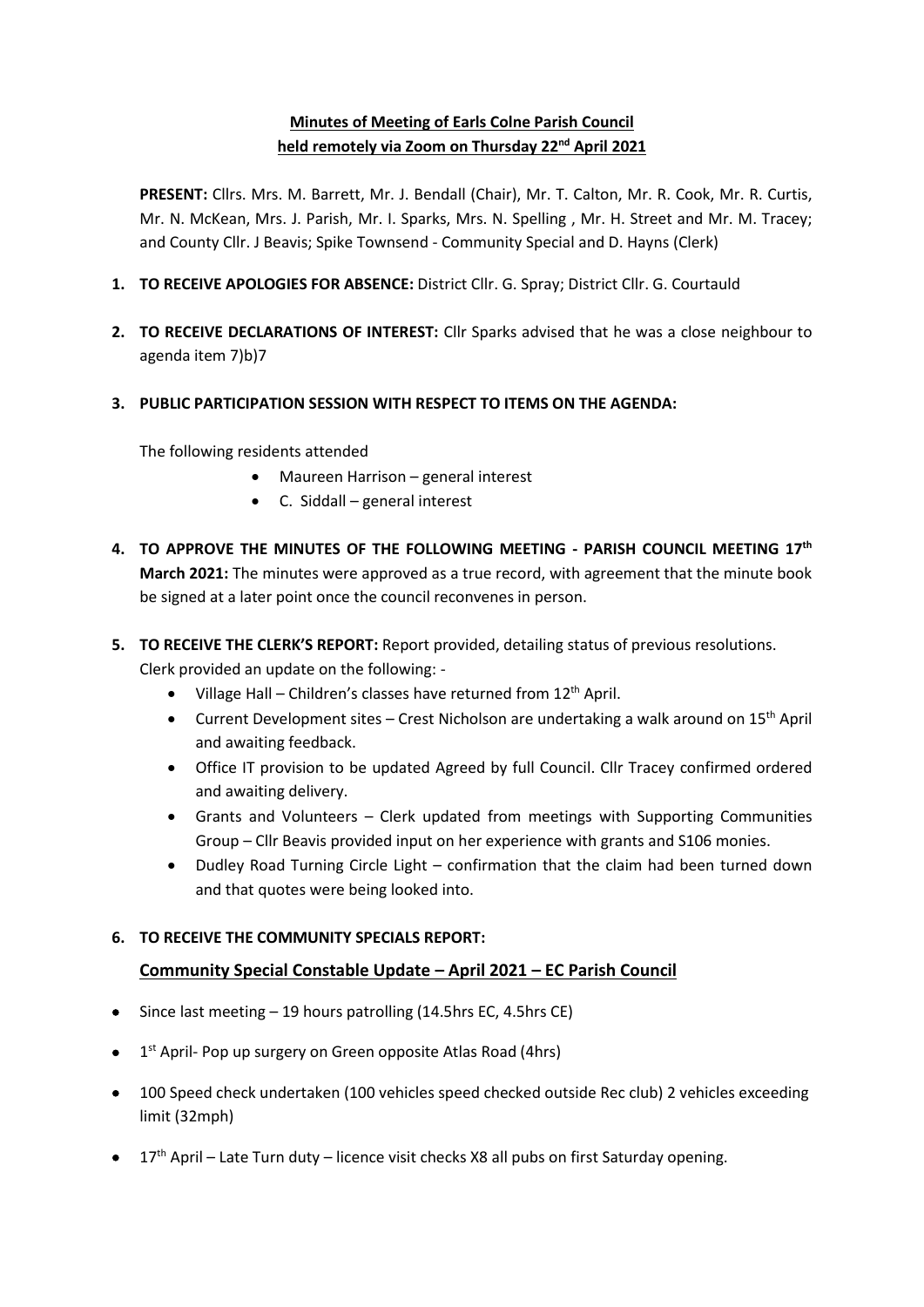- Primary Parking Partnership established with primary school, PC and ECC to develop plans around EC Primary School parking.
- 1 visits to Pump House Vaccination Centre
- High Visibility Patrolling (HVP) Massingham Drive/Nonancourt in response to resident concerns regarding increased traffic at Vac Centre

## **CSC 80707 Spike Townsend GCGI MSyI**

## **Community Special Constable**

#### **7. PLANNING:**

a) Decisions reached by Braintree District Council as follows: -

| Application  | <b>Location</b>                      | <b>Description</b>                       | <b>BDC Decision Minutes</b> |
|--------------|--------------------------------------|------------------------------------------|-----------------------------|
| No.          |                                      |                                          |                             |
| 21/00380/TPO | Club<br>Earls<br>Colne<br>Recreation | Notice of intent to carry out works to   | <b>Application Granted</b>  |
|              | Halstead Road Earls Colne Essex      | trees protected by Tree Preservation     |                             |
|              | <b>CO6 2NG</b>                       | Order - 15/13 - Reduce 3x Silver birch   |                             |
|              |                                      | by 1.5<br>meters<br>tress                |                             |
|              |                                      | Reduce Sycamore by 3 meters and          |                             |
|              |                                      | Pollard White Poplar to pole at 15 foot  |                             |
|              |                                      | Reason for works: Poplar is too close to |                             |
|              |                                      | Sycamore and is growing mishapen         |                             |
|              |                                      | towards houses on Atlas road. By         |                             |
|              |                                      | pollarding we can stop the Poplar        |                             |
|              |                                      | becoming too big and encourage better    |                             |
|              |                                      | shape. The Sycamore is blocking light    |                             |
|              |                                      | and over growing Atlas Road causing      |                             |
|              |                                      | complaints. Birches are over grown       |                             |

## b) Current Applications were reviewed by the Parish Council as follows: -

| <b>Application No.</b> | Location                     | <b>Description</b>                                                                                        | <b>Parish Council Decision</b>                    |
|------------------------|------------------------------|-----------------------------------------------------------------------------------------------------------|---------------------------------------------------|
| 21/01059/HH            | 1 Homefield Way, CO6<br>2SL  | Proposed First Floor Side Extension                                                                       | No Objection                                      |
| 21/01098/HH            | 6 Holden Way, CO6<br>2FD     | Proposed single storey rear extension                                                                     | No Objection                                      |
| 21/00980/HH            | 17 Morleys Road, CO6<br>2NT  | Erection of a single-storey front porch,<br>two-storey side extension and single<br>storey rear extension | No Objection                                      |
| 21/00976/PD            | 45 Lowefields CO6<br>2LH     | Permitted Development Rights Enquiry                                                                      | For information                                   |
| 21/00969/FUL           | The Bird in Hand, CO6<br>2JX | Demolition of Public House and erection<br>of office with car parking                                     | Objections as raised – Letter to<br>be organised. |
| 21/00910/HH            | Gu Brath CO6 2JU             | Repositioning of existing access to<br>provide safer vehicle movements                                    | No Objection                                      |
| 21/00897/HH            | 16 Tey Road CO6 2LG          | Single storey side and part rear extension                                                                |                                                   |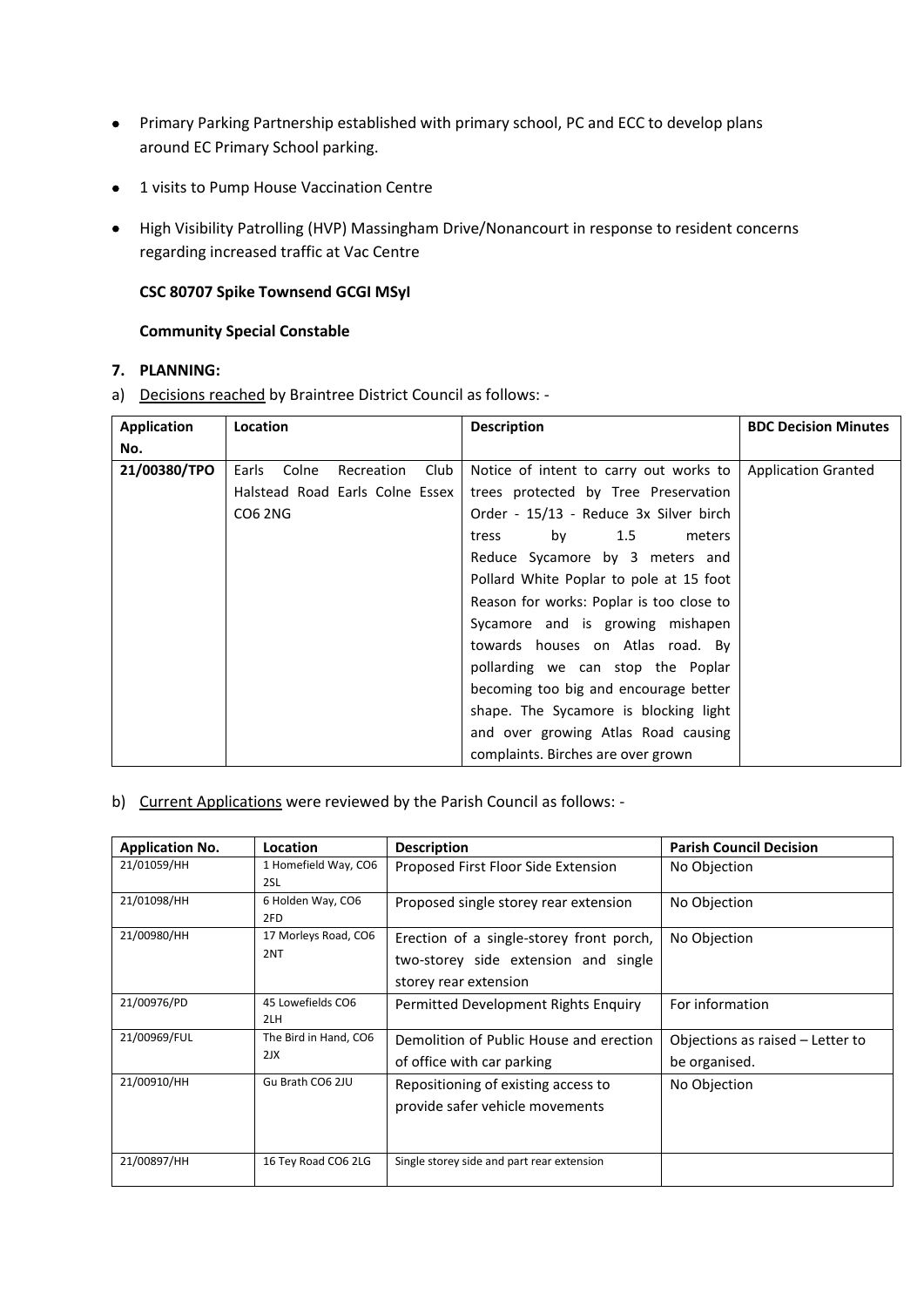| 21/00907/HH     | 24 Upper Holt Street<br>CO6 2PG                  | Single-storey Rear Extension                                                                                                                                                                                                                                                                                                                   | No Objection                                    |
|-----------------|--------------------------------------------------|------------------------------------------------------------------------------------------------------------------------------------------------------------------------------------------------------------------------------------------------------------------------------------------------------------------------------------------------|-------------------------------------------------|
| 21/00784/TPO    | 20 Kemsley Road                                  | Notice of intent to carry out works to tree protected                                                                                                                                                                                                                                                                                          | No Objection                                    |
|                 | <b>CO6 2NU</b>                                   | Tree Preservation Order 41/00 - Reduce large Oak<br>over<br>shed, back to natural elbow approx 8 foot, as discuss<br>with council officer who visited site.                                                                                                                                                                                    |                                                 |
| 21/00787/TPOCON | The Red House, 52 Park<br>Lane<br><b>CO6 2RH</b> | Notice of intent to carry out works to tree in a<br>Conservation Area - Coppice Scots pine growing into<br>Oak, not many, live branches in crown lower down to<br>reduce too.<br>David Watson visited site last time and spoke to clien<br>about this. I missed it off the application!!<br>Location: bottom of garden boarder of brick meadow | No Objection                                    |
| 21/00647/FUL    | Hanger 1&2 The Airfield<br><b>CO6 2NS</b>        | Installation of sculpture outside front entrance of<br>Essex & Herts Air Ambulance Visitor's Centre wi<br>existing planting bed.                                                                                                                                                                                                               | No Objection                                    |
| 21/00697/TPO    | 37 Hunt Road CO6 2NX                             | Notice of intent to carry out works to tree protected<br>Tree Preservation Order 40/00 - T1 - Beech tre<br>Remove small limb growing from base of tree - So<br>side<br>Prune back lower branches on Eastside of can<br>overhanging garden                                                                                                      | Request for correct documents to<br>be provided |

# **8. NALC Planning and Power Online event 28th July 2021:**

• Cllr Cook is attending and will feed back to the Council

## **9. Braintree District Council Highways Panel:**

Cllr Bendall updated from Meeting on 25<sup>th</sup> March 2021

- The Quiet Lanes are still on hold due to the need for a Public Consultation on each and every proposal and it has been decreed by the Legal Department of ECC that they cannot be conducted virtually so we have to wait Government directives as to when this can happen.
- Grasscrete/Hardened verge near Pump Green will be completed in the Current Financial Year.
- As will the implication of 20's Plenty in Park Lane.

## **10. Section 106 monies:**

- Update from historical understanding of allocation from S106 monies.
- Cllr Beavis provided guidance on experience with allocation at her own Parish Council.

## **11. The Causeway :**

• Additional bench to be requested at the top of the footpath to be made to landowner. Vote on actions passed. Clerk to action.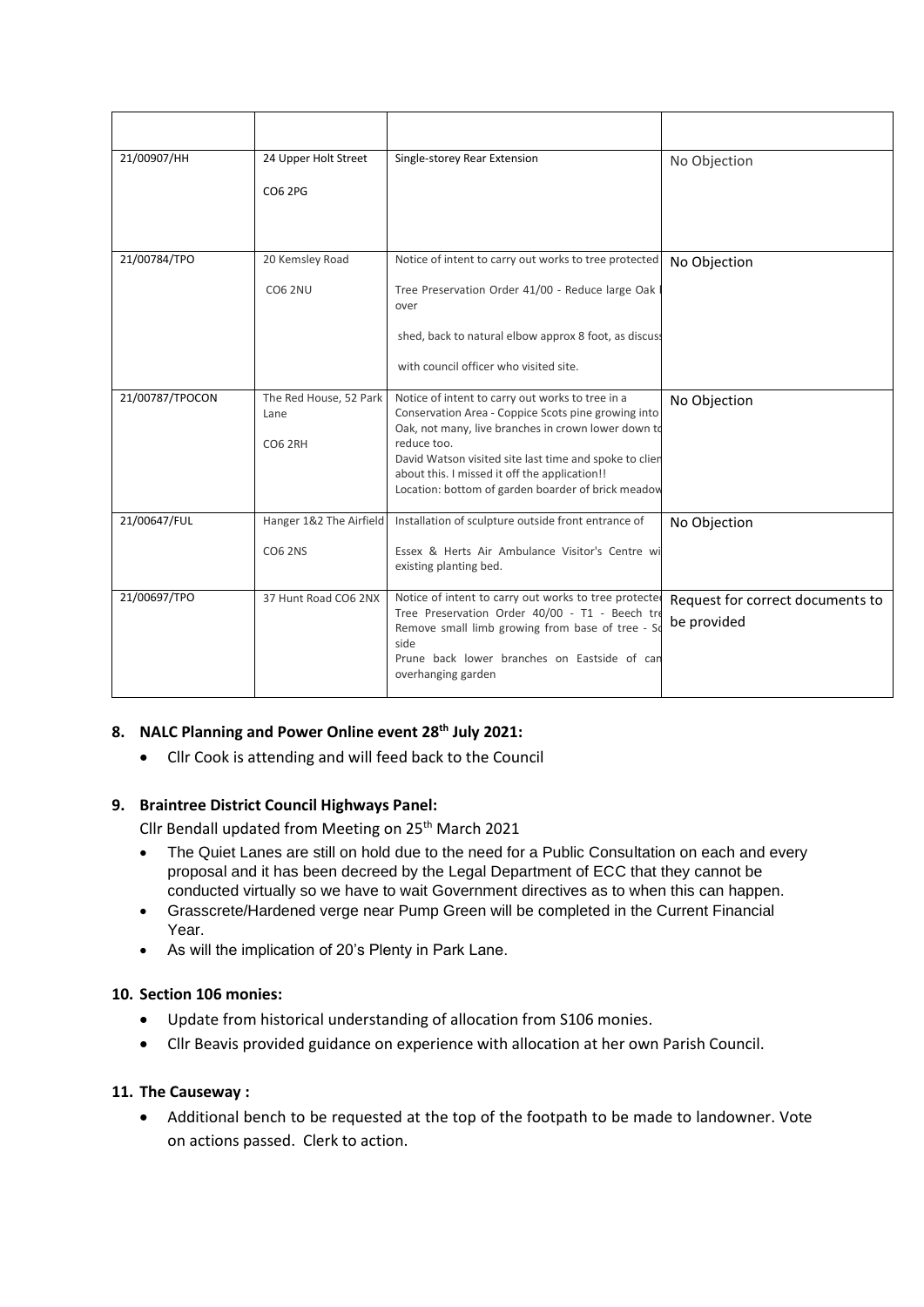## **12. Village Planting Schemes:**

• Minutes from Committee meeting shared and vote requested on the suggestions that the planter at Station Road and triangle at Park Lane are the only areas to be taken forward with the perennial planting. Community Worker to continue planting rest of Village with usual annual planting after danger of frost has passed. Passed unanimously.

## **13. Village Sign:**

• Cllr Curtis shared some photos and works to the sign to be budgeted for in next financial year with, also to be considered for Section 106 monies. Clerk to action notes.

## **14. Church Clock:**

• Payment of deposit invoice approved and tradesman requested to give a good idea of timing of works so that a potted history of works and details on the Clock can be made available to the Village. Clerk to Action.

## **15. EV Charging Point Investigation:**

- Cllr Street shared findings on investigation.
- Unanimous decision to move forward with suggested scheme with further information to be sought from contractor by Cllr Street and Clerk to approach other Parishes to ascertain their experiences.

## **16. Neighbourhood Plan and Housing Needs Survey:**

- Findings coming through from Survey.
- Funding application to be made for design code and landscape reports.

## **17. Village Hall:**

• Replacement range has been installed in the kitchen with extractor fan.

## **18. Plantation Fence – Shrubbery and Burnt out Car Millennium Green:**

- Contractor found to undertake works on fencing around Shrubbery.
- Burnt out car has been removed from Millennium Green and remaining rubbish removed.

## **19. War Memorial and Gardens:**

- Works have been finalised and planting to be undertaken by the WI.
- Bench to be looked at with a possibility of additional funding to be provided by the Poppy Appeal.

## **20. Anti Loan Shark Charter:**

• Vote confirming that this will be considered. Clerk to request confirmation of exact role expected.

## **21. Virtual Meetings:**

• Confirmation that Clerk would be allowed to undertake virtual meetings from home in the future if required.